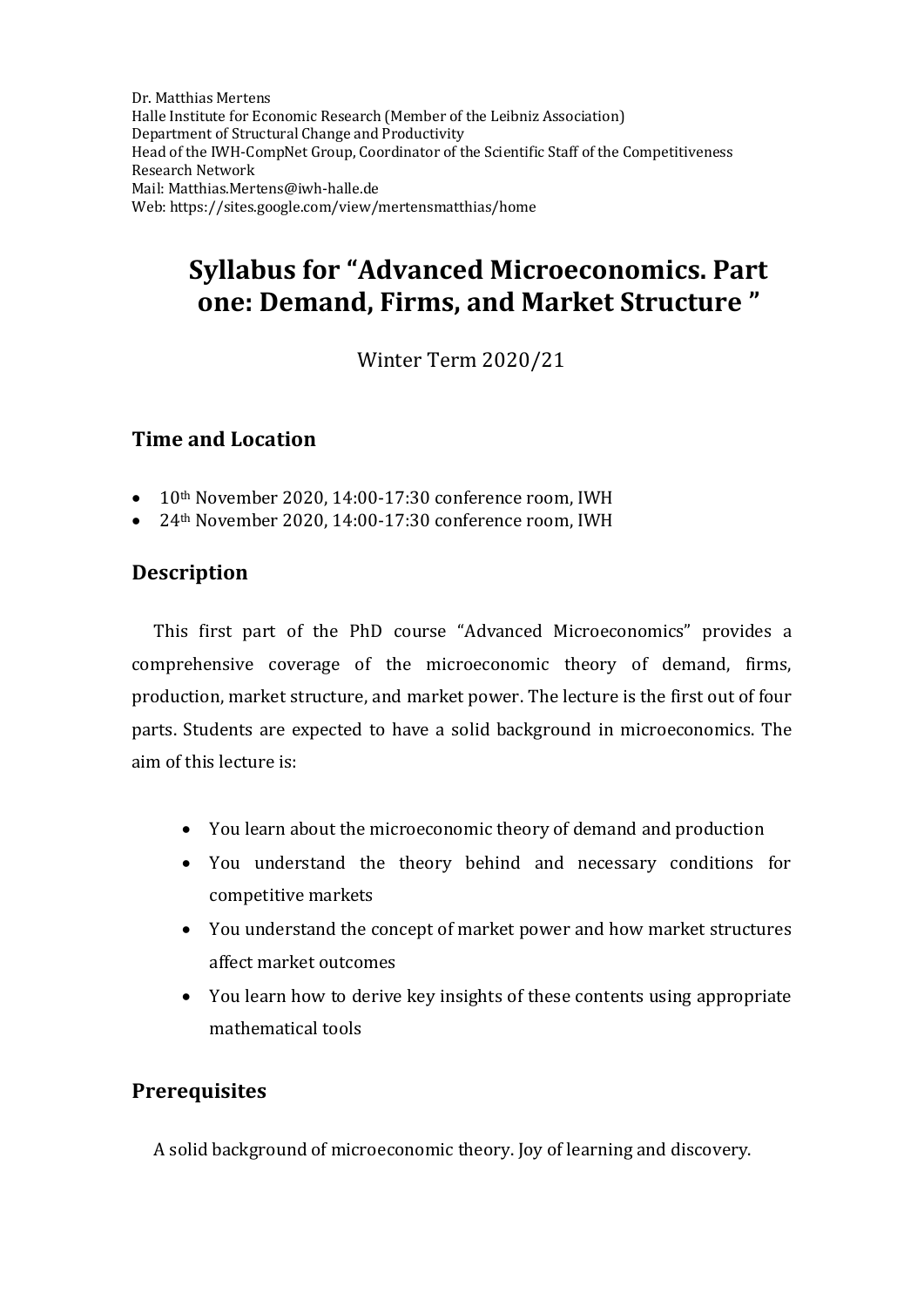## **Literature**

The course will be based on the book:

**Mas-Colell, A., Whinston, M. D., & Green, J. R.** (1995). *Microeconomic theory* (Vol. 1). New York: Oxford university press.

You are expected to read the relevant chapters of the book covered in class. Additionally, the course draws from several other sources that you are expected to read, too. Please note: The slides and notes will not substitute attending the class nor reading the material. They intend to help you to follow and understand the contents of the course.

## **Contents and required reading**

#### **1. Theory of demand**

- Mas-Colell, Whinston., & Green (1995), *chapter 3 and 4*
- Belleflamme, P., & Peitz, M. (2015). *Industrial organization: markets and strategies*. Cambridge University Press, *chapter 2.1*

### **2. Theory of production**

- Mas-Colell, Whinston., & Green (1995), *chapter 5*
- Belleflamme, P., & Peitz, M. (2015). *Industrial organization: markets and strategies*. Cambridge University Press, *chapter 2.1*

#### **3. Competitive markets**

- Mas-Colell, Whinston., & Green (1995), *chapter 10*
- Belleflamme, P., & Peitz, M. (2015). *Industrial organization: markets and strategies*. Cambridge University Press, *chapters 2.2-3.2*
- Stigler, G. J. (1957). Perfect competition, historically contemplated. *Journal of political economy, 65*(1), 1-17.
- Robinson, J. (1934). What is perfect competition?. *The Quarterly Journal of Economics, 49*(1), 104-120.

#### **4. Market power**

- Mas-Colell, Whinston., & Green (1995), *chapter 12*
- Belleflamme, P., & Peitz, M. (2015). *Industrial organization: markets and strategies*. Cambridge University Press, *chapters 2.2-3.2*